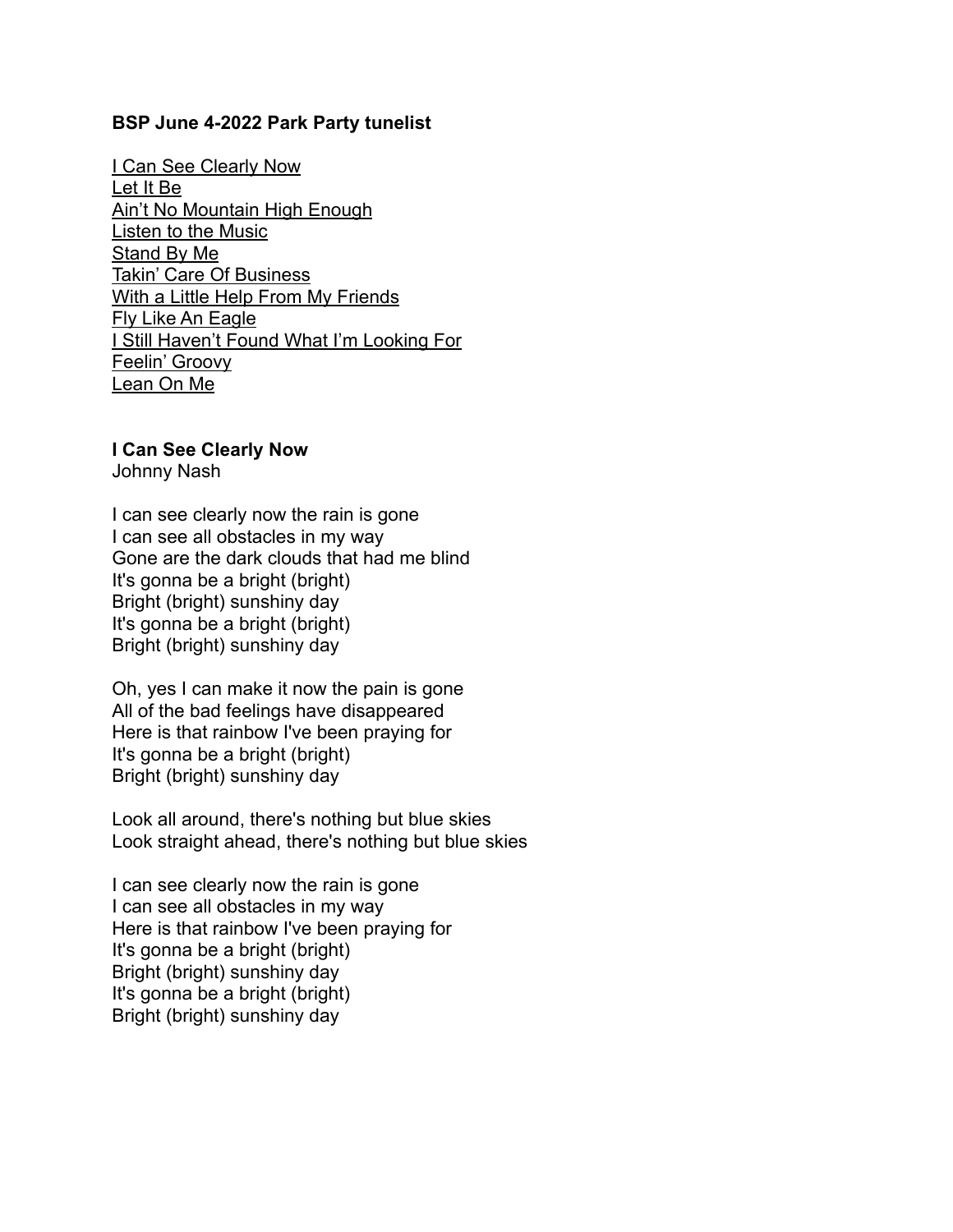#### <span id="page-1-0"></span>**Let It Be**

John Lennon & Paul McCartney

When I find myself in times of trouble Mother Mary comes to me Speaking words of wisdom, let it be And in my hour of darkness She is standing right in front of me Speaking words of wisdom, let it be

Let it be, let it be, let it be, let it be Whisper words of wisdom Let it be

And when the broken-hearted people Living in the world agree There will be an answer, let it be For though they may be parted there is Still a chance that they will see There will be an answer, let it be

Let it be, let it be, let it be, let it be There will be an answer Let it be

#### BAND SOLO

Let it be, let it be, let it be, let it be Whisper words of wisdom Let it be

And when the night is cloudy There is still a light that shines on me Shine until tomorrow, let it be I wake up to the sound of music Mother Mary comes to me Speaking words of wisdom, let it be

Let it be, let it be, let it be, let it be There will be an answer Let it be

Let it be, let it be, let it be, let it be Whisper words of wisdom Let it be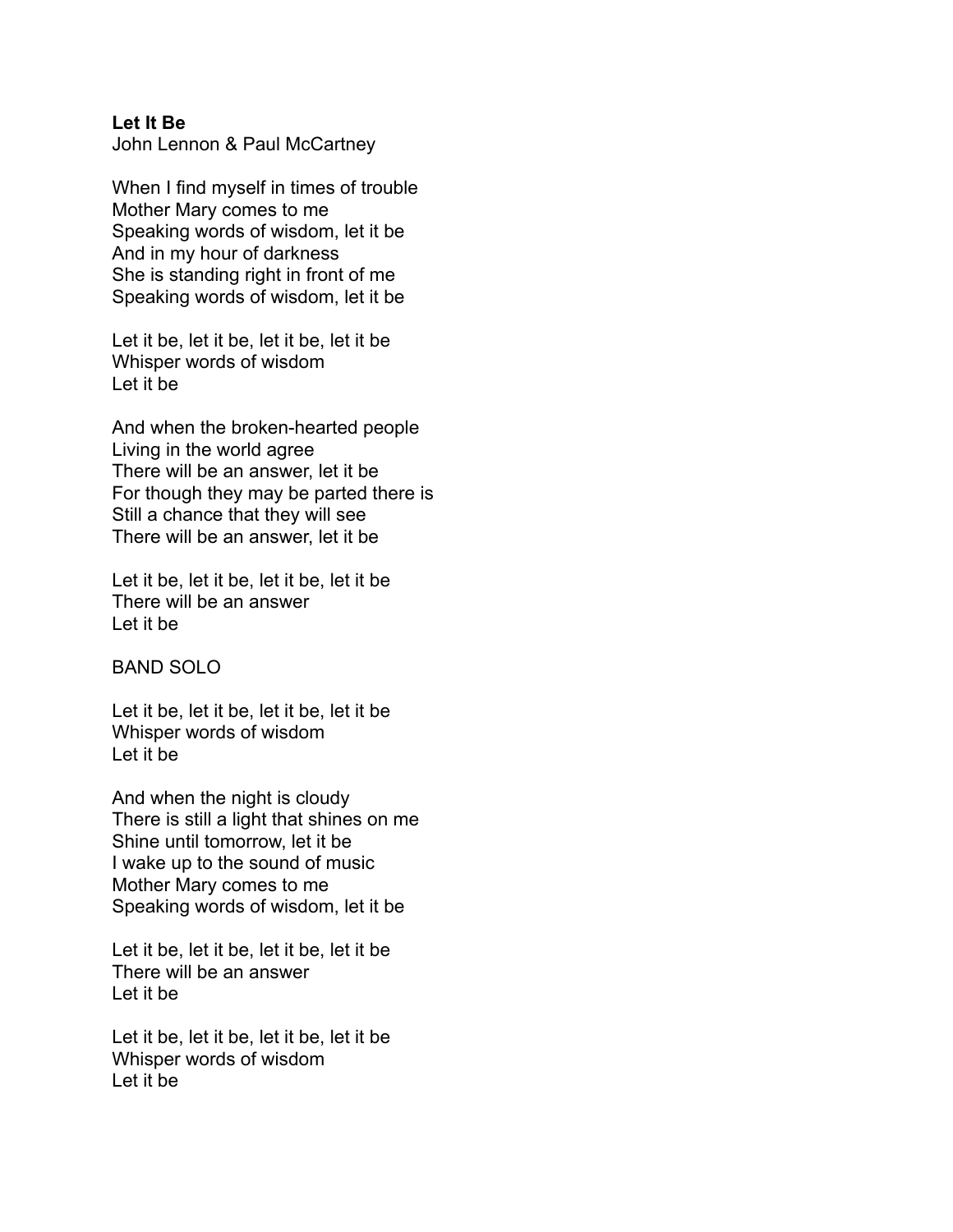#### <span id="page-2-0"></span>**Ain't No Mountain High Enough**

Nickolas Ashford & Valerie Simpson

Listen, baby, Ain't no mountain high Ain't no valley low Ain't no river wide enough, baby

If you need me, call me, no matter where you are No matter how far, baby Just call my name, I'll be there in a hurry You don't have to worry, 'cause baby, there

Ain't no mountain high enough Ain't no valley low enough Ain't no river wide enough To keep me from getting to you, babe

Remember the day I set you free I told you, you could always count on me, and from that day on, I made a vow, I'll be there when you Want me some way, some how, 'cause baby, there

Ain't no mountain high enough Ain't no valley low enough Ain't no river wide enough To keep me from getting to you, babe

No wind, no rain Or winter's cold can stop me, no, no baby, 'Cause you are my goal *[If you're ever in trouble, I'll be there on the double, Just send for me]* 

oh baby My love is alive, way down in my heart Although we are miles apart, If you ever need a helping hand,I'll be there on the double just as fast as I can, don't you know that there

Ain't no mountain high enough Ain't no valley low enough Ain't no river wide enough To keep me from getting to you, babe

Ain't no mountain high enough, ain't no valley low enough, ain't no river wide enough Ain't no mountain high enough, ain't no valley low enough, ain't no river wide enough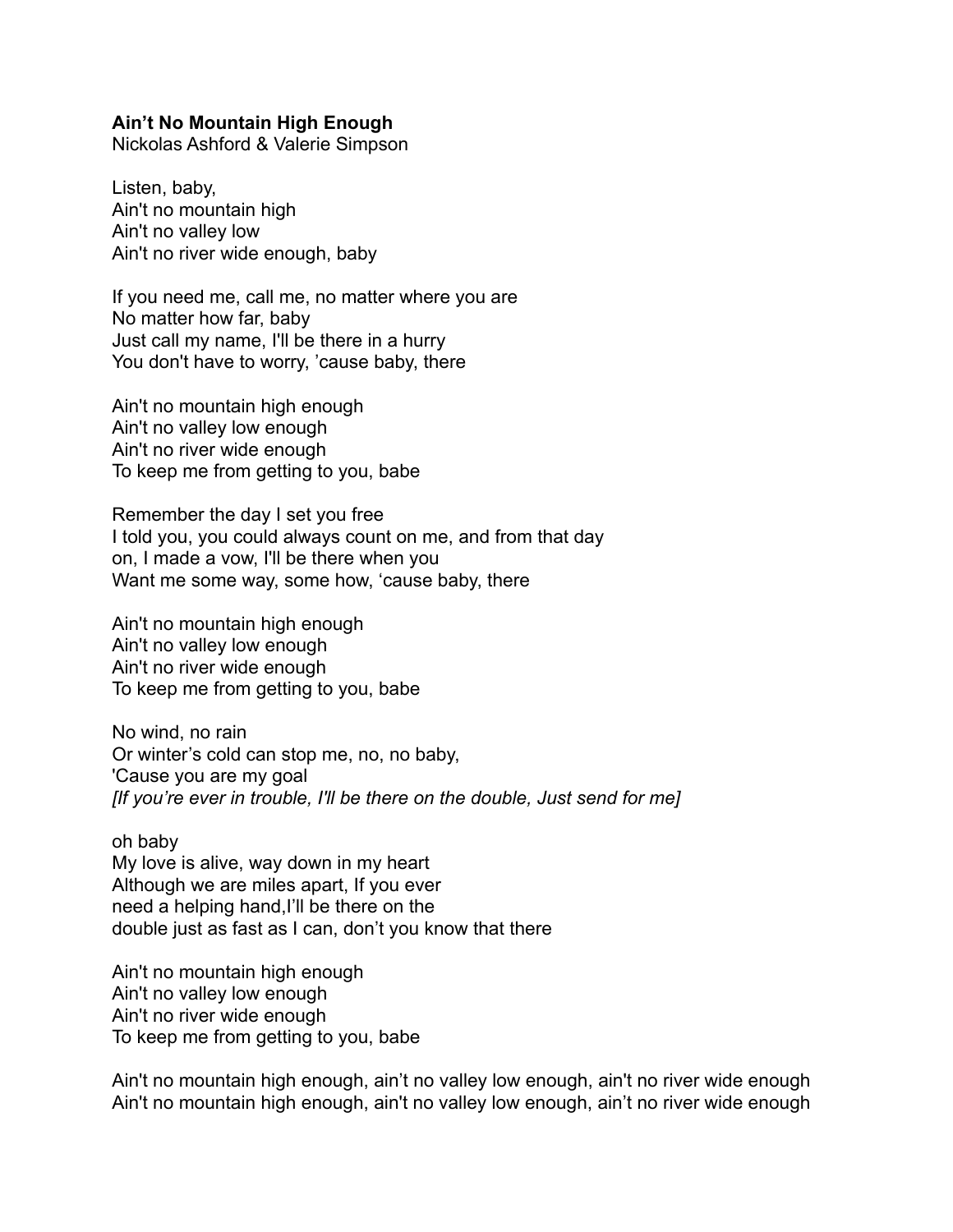#### <span id="page-3-0"></span>**Listen to the Music**

Tom Johnston

Don't you feel it growing, day by day People getting ready for the news Some are happy, some are sad Whoa, gotta let the music play

What the people need is a way to make 'em smile It ain't so hard to do if you know how Gotta get a message, get it on through Oh, now momma don't you ask me why

Whoa, oh listen to the music Whoa, oh listen to the music Whoa, oh listen to the music All the time

Well I know, you know baby, everything I say Meet me in the country for a day We'll be happy, and we'll dance Oh, we're gonna dance our blues away

And if I'm feeling good to you and you're feeling good to me There ain't nothing we can't do or say Feeling good, feeling fine Oh, baby, let the music play

Whoa, oh listen to the music Whoa, oh listen to the music Whoa, oh listen to the music All the time

Like a lazy flowing river Surrounding castles in the sky And the crowd is growing bigger Listening for the happy sounds And I got to let them fly

Whoa, oh listen to the music Whoa, oh listen to the music Whoa, oh listen to the music All the time [repeat chorus]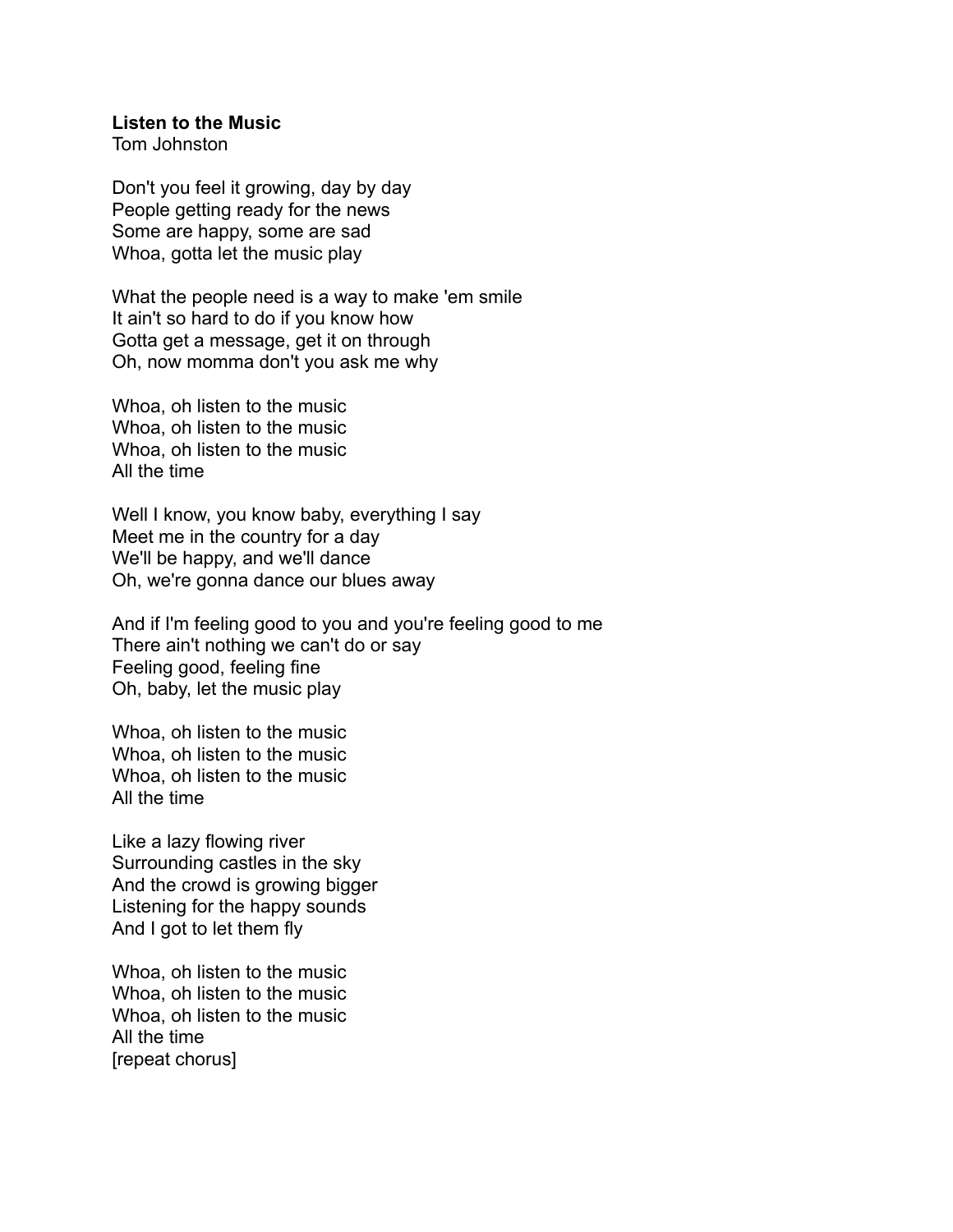#### <span id="page-4-0"></span>**Stand By Me**

Ben E. King, Jerry Lieber, Mike Stoller

When the night, has come And the land is dark And the moon, is the only, light we'll see No I won't, be afraid No I won't, be afraid Just as long, as you stand, stand by me

So darlin', darlin' stand, by me Oh-oh stand by me Oh stand, stand by me, stand by me

If the sky, that we look upon, should tumble and fall Or the mountains, should crumble, to the sea I won't cry, I won't cry, no-no-no I won't shed a tear Just as long, as you stand, by me

So darlin', darlin' stand, by me Oh-oh-oh, stand, by me Stand by me, stand by me, stand by me

BAND SOLO

So darlin', darlin' stand, by me Oh-oh-oh, stand, by me Stand by me, stand by me, stand by me

So darlin', darlin' stand, by me Oh-oh-oh, stand, by me Stand by me, stand by me, stand by me [3x tag]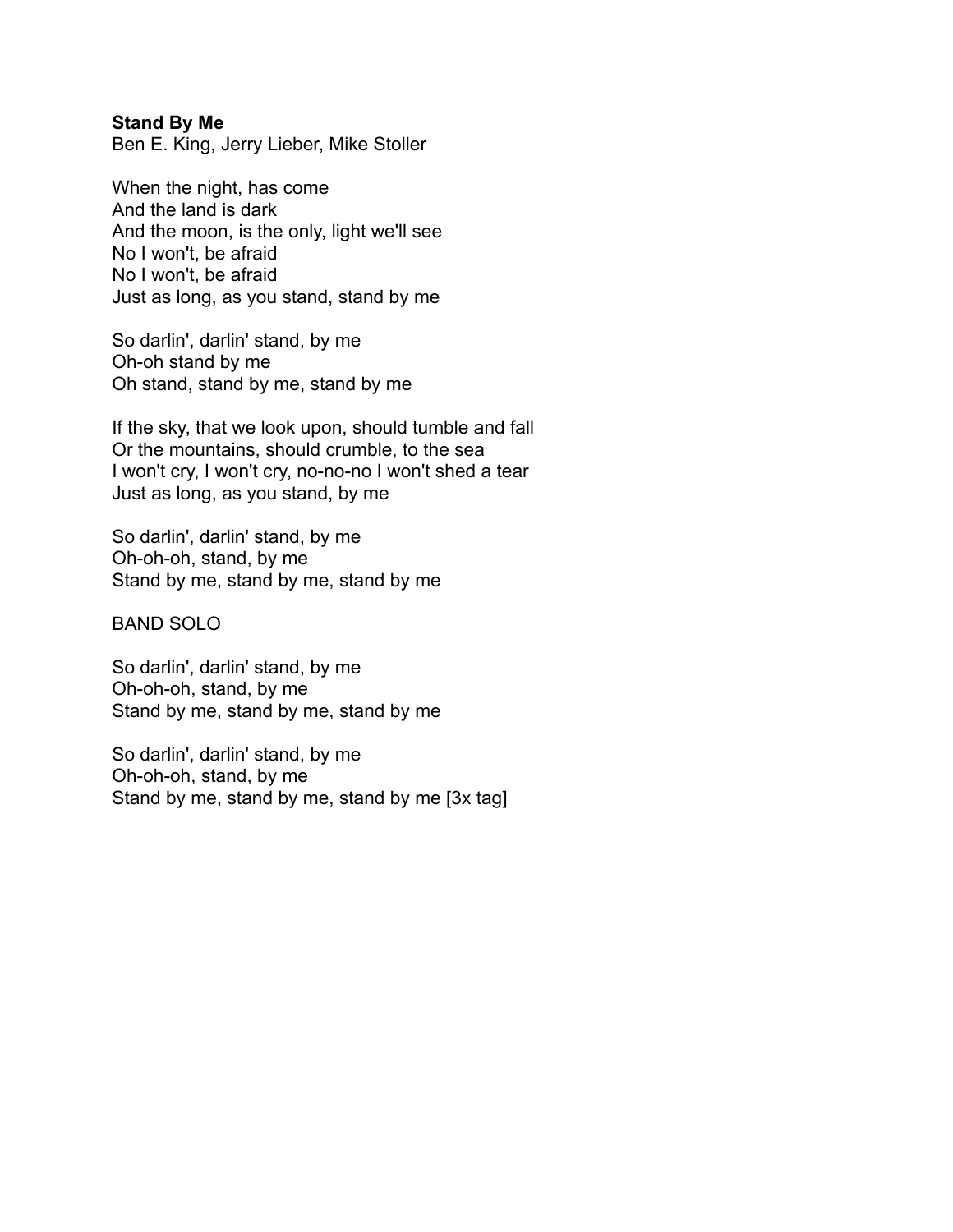### <span id="page-5-0"></span>**Takin' Care of Business**

Randy Bachman

You get up every morning from your 'larm clock's warning Take the 8:15 into the city There's a whistle up above and people pushin', people shovin' And the girls who try to look pretty

And if your train's on time, you can get to work by nine And start your slavin' job to get your pay If you ever get annoyed, look at me I'm self-employed I love to work at nothing all day

And I'll be takin' care of business (every day) Takin' care of business (every way) I've been takin' care of business (it's all mine) Takin' care of business and working overtime, work out

It's as easy as fishin' you could be a musician If you could make sounds loud or mellow Get a second-hand guitar, chances are you'll go far If you get in with the right bunch of fellows

People see you having fun just a-lying in the sun Tell them that you like it this way It's the work that we avoid, and we're all self-employed We love to work at nothin' all day

And we'll be takin' care of business (every day) Takin' care of business (every way) We'll be been takin' care of business (it's all mine) Takin' care of business and working overtime

BAND SOLO

Takin' care of business (every day) Takin' care of business (every way) Takin' care of business (it's all mine) Takin' care of business and working overtime

Takin' care of business Takin' care of business Takin' care of business Takin' care of business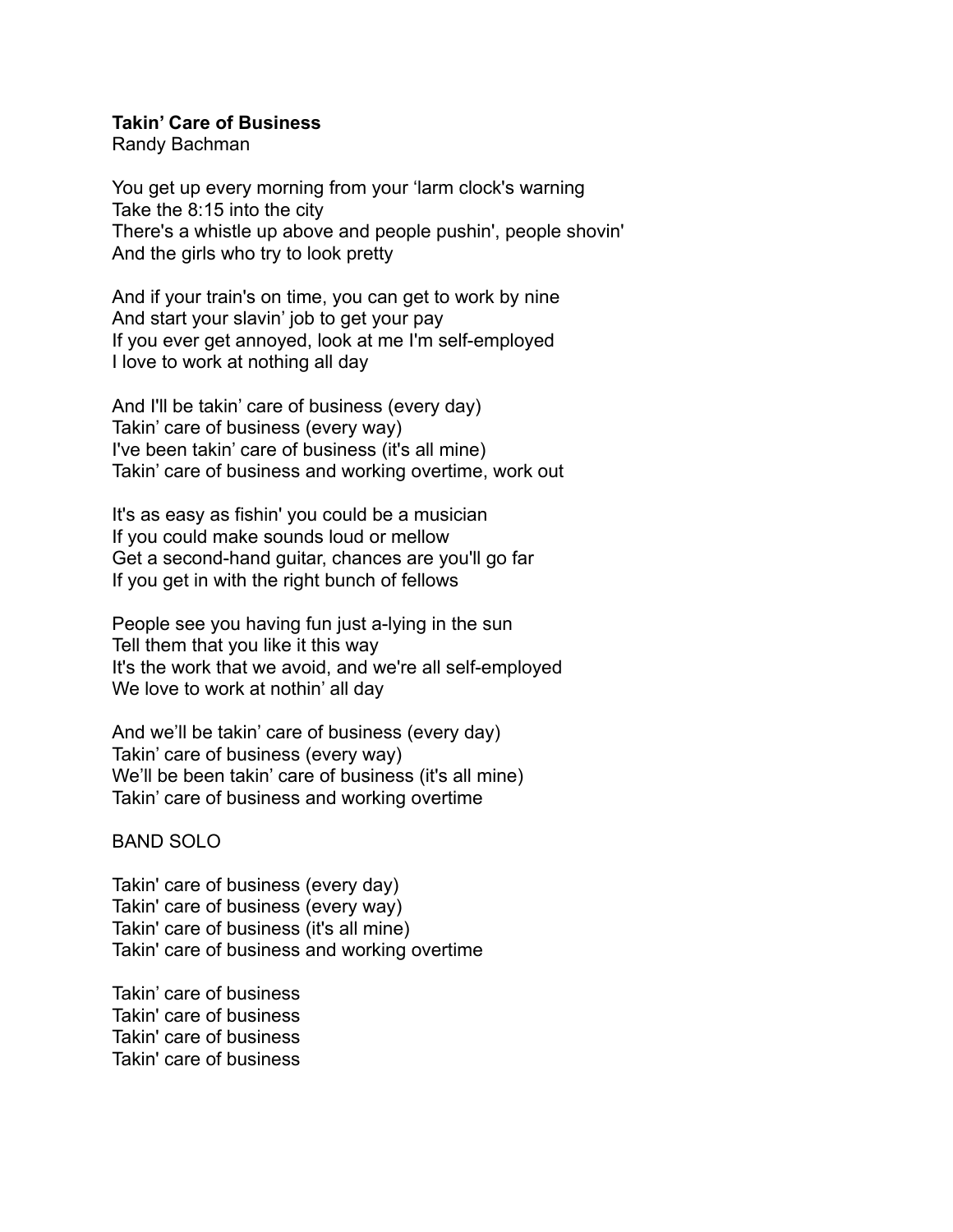### <span id="page-6-0"></span>**With A Little Help From My Friends**

John Lennon & Paul McCartney

What would you think if I sang out of tune? Would you stand up and walk out on me? Lend me your ears and I'll sing you a song And I'll try not to sing out of key

Oh, I get by with a little help from my friends Mm, I get high with a little help from my friends Mm, gonna try with a little help from my friends  $\cdots$ 

What do I do when my love is away? Does it worry you to be alone? How do I feel by the end of the day? Are you sad because you're on your own?

No, I get by with a little help from my friends Mm, get high with a little help from my friends Mm, gonna try with a little help from my friends

Do you need anybody? I need somebody to love Could it be anybody? I want somebody to love

BAND SOLO [chorus changes]

Would you believe in a love at first sight? Yes, I'm certain that it happens all the time What do you see when you turn out the light? I can't tell you, but I know it's mine

Oh, I get by with a little help from my friends Mm, gonna try with a little help from my friends Oh, I get high with a little help from my friends Yes, I get by with a little help from my friends, with a little help from my friends-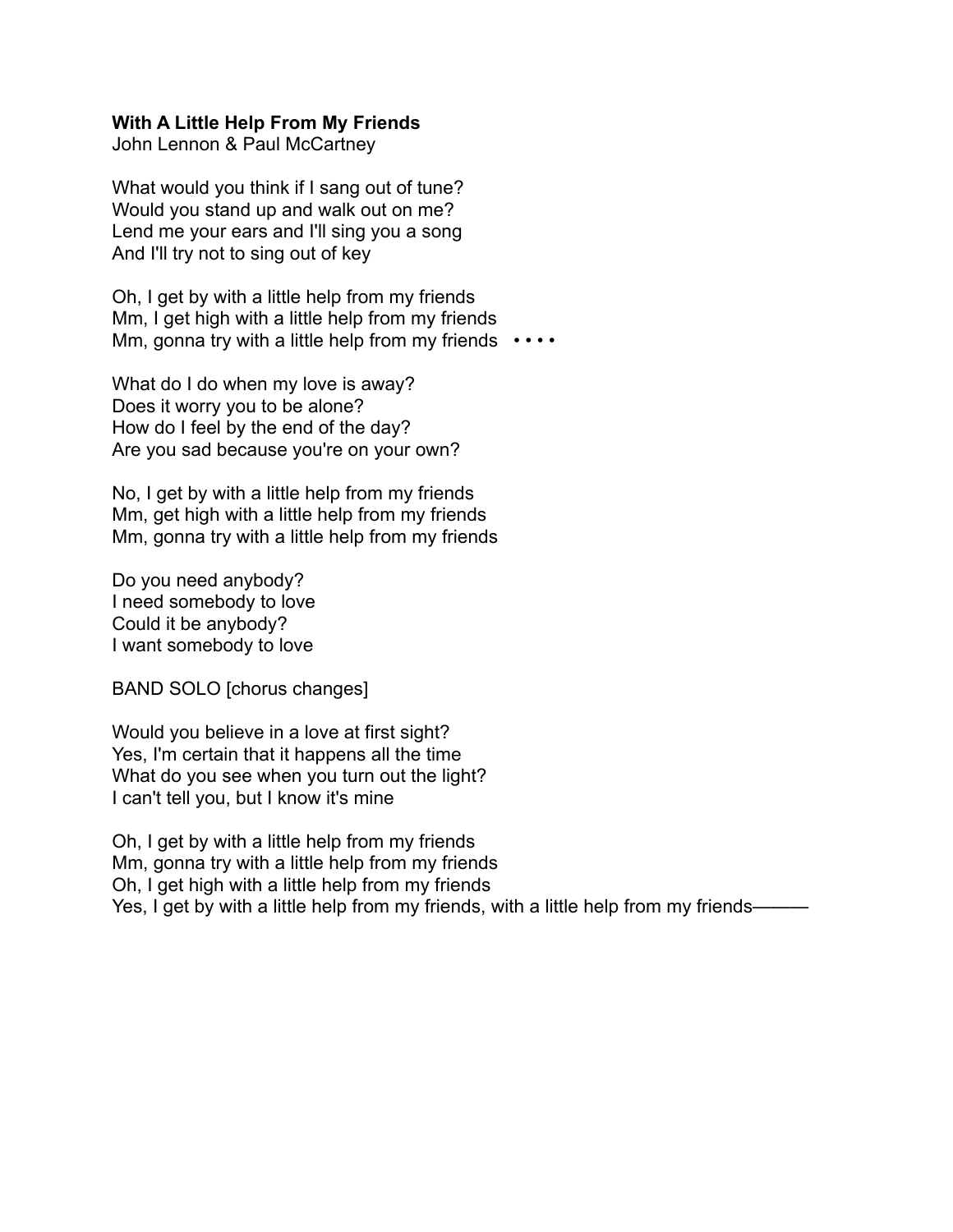# <span id="page-7-0"></span>**Fly Like An Eagle**

Steve Miller

Time keeps on slippin', slippin', slippin' into the future Time keeps on slippin', slippin', slippin' into the future

I wanna fly like an eagle to the sea Fly like an eagle, let my spirit carry me I want to fly like an eagle 'til I'm free Fly through the revolution

Feed the babies Who don't have enough to eat Shoe the children With no shoes on their feet House the people Livin' in the street Oh, oh, there's a solution

I wanna fly like an eagle to the sea Fly like an eagle, let my spirit carry me I want to fly like an eagle 'til I'm free Fly through the revolution

BAND SOLO [8]

Time keeps on slippin', slippin', slippin' into the future Time keeps on slippin', slippin', slippin' into the future

I wanna fly like an eagle to the sea Fly like an eagle, let my spirit carry me I want to fly like an eagle 'til I'm free Fly through the revolution

Time keeps on slippin', slippin', slippin' into the future Time keeps on slippin', slippin', slippin' into the future Time keeps on slippin', slippin', slippin' into the future Time keeps on slippin', slippin', slippin' into the future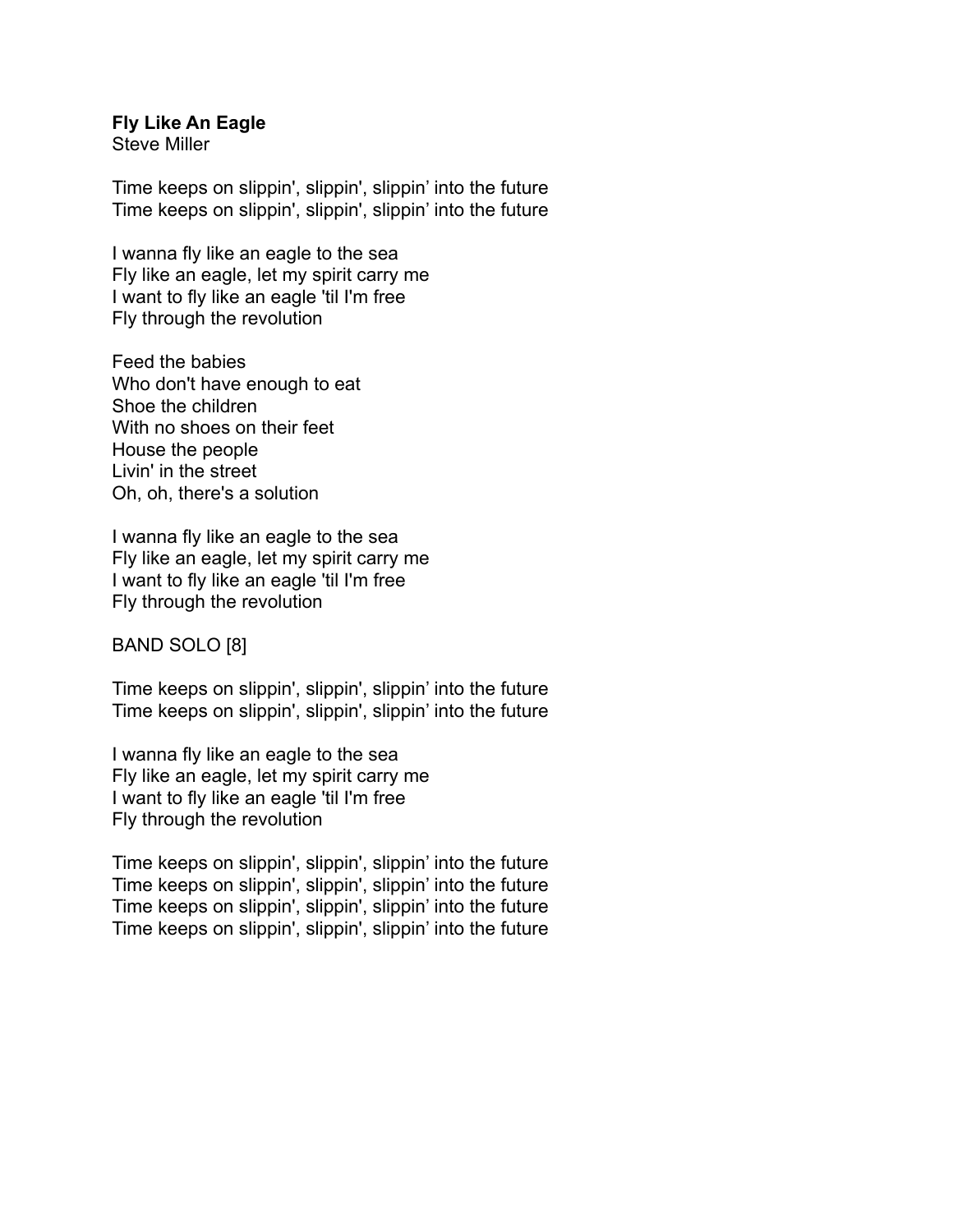#### <span id="page-8-0"></span>**I Still Haven't Found What I'm Looking For**  U2 & Bono

I have climbed highest mountains I have run through the fields Only to be with you Only to be with you

I have run I have crawled I have scaled these city walls These city walls Only to be with you

But I still haven't found what I'm looking for But I still haven't found what I'm looking for

I have kissed honey lips Felt the healing fingertips It burned like fire This burning desire

I have spoke with the tongue of angels I have held the hand of a devil It was warm in the night I was cold as a stone

But I still haven't found what I'm looking for But I still haven't found what I'm looking for

BAND SOLO [16]

I believe in the kingdom come Then all the colors will bleed into one Bleed into one But yes I'm still running

You broke the bonds And you loosed the chains Carried the cross Of my shame Of my shame You know I believe it

But I still haven't found what I'm looking for [3x] But I still haven't found———— what I'm looking for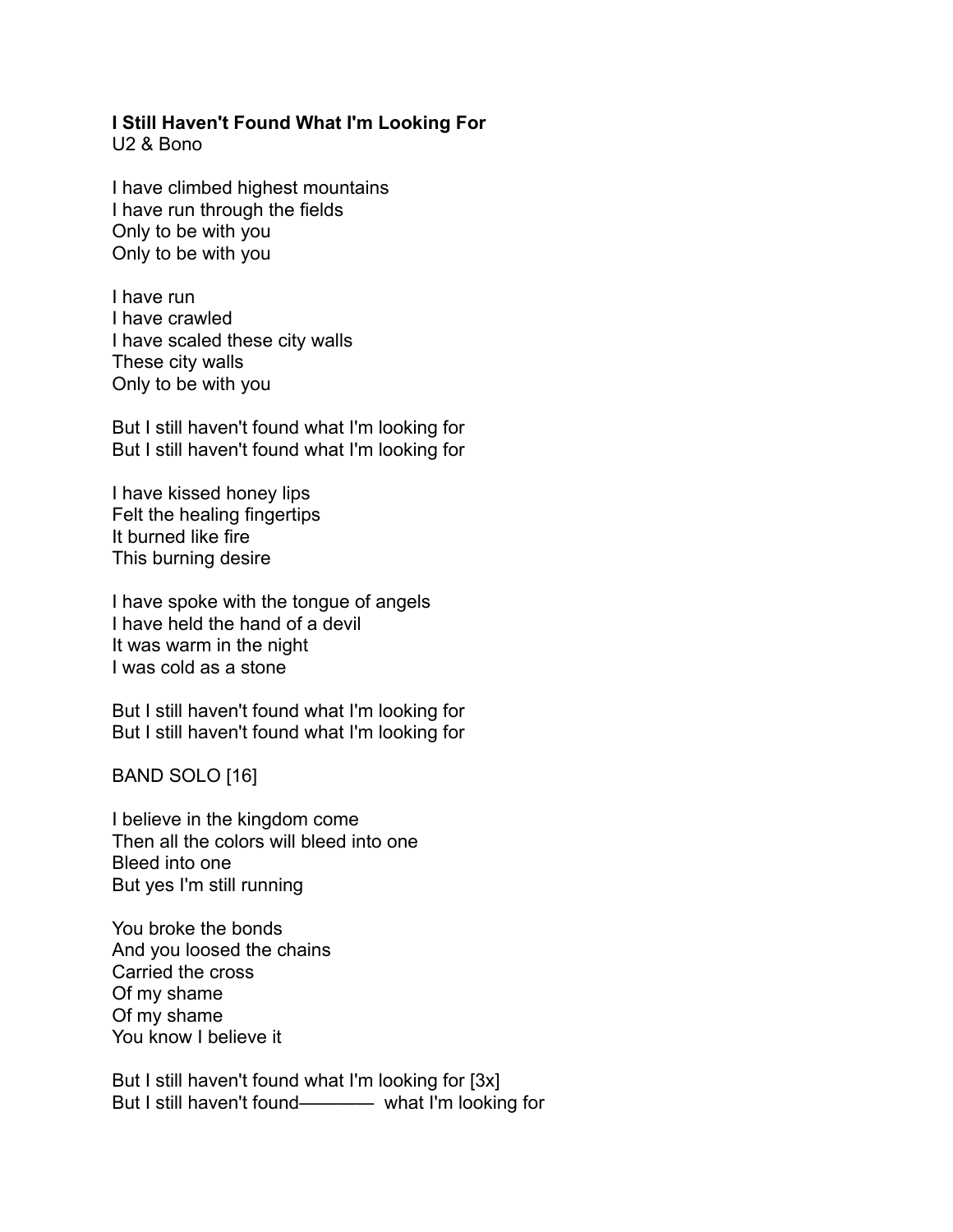<span id="page-9-0"></span>The 59th Street Bridge Song (**Feelin' Groovy**) Paul Simon

Slow down, you move too fast You got to make the morning last Just kicking down the cobblestones Looking for fun and feeling groovy Ba da-da da-da da-da, feeling groovy

Hello lamppost, what'cha knowing I've come to watch your flowers growin' Ain't you got no rhymes for me? Doot-n-doo-doo, feeling groovy Ba da-da da-da da-da, feeling groovy

I got no deeds to do, no promises to keep I'm dappled and drowsy and ready to sleep Let the morningtime drop all its petals on me Life, I love you, all is groovy

## BAND SOLO

I got no deeds to do, no promises to keep I'm dappled and drowsy and ready to sleep Let the morningtime drop all its petals on me Life, I love you, all is groovy Ba da-da da-da da-da, feeling groovy Ba da-da da-da da-da, feeling groovy Ba da-da da-da da-da, feeling groovy